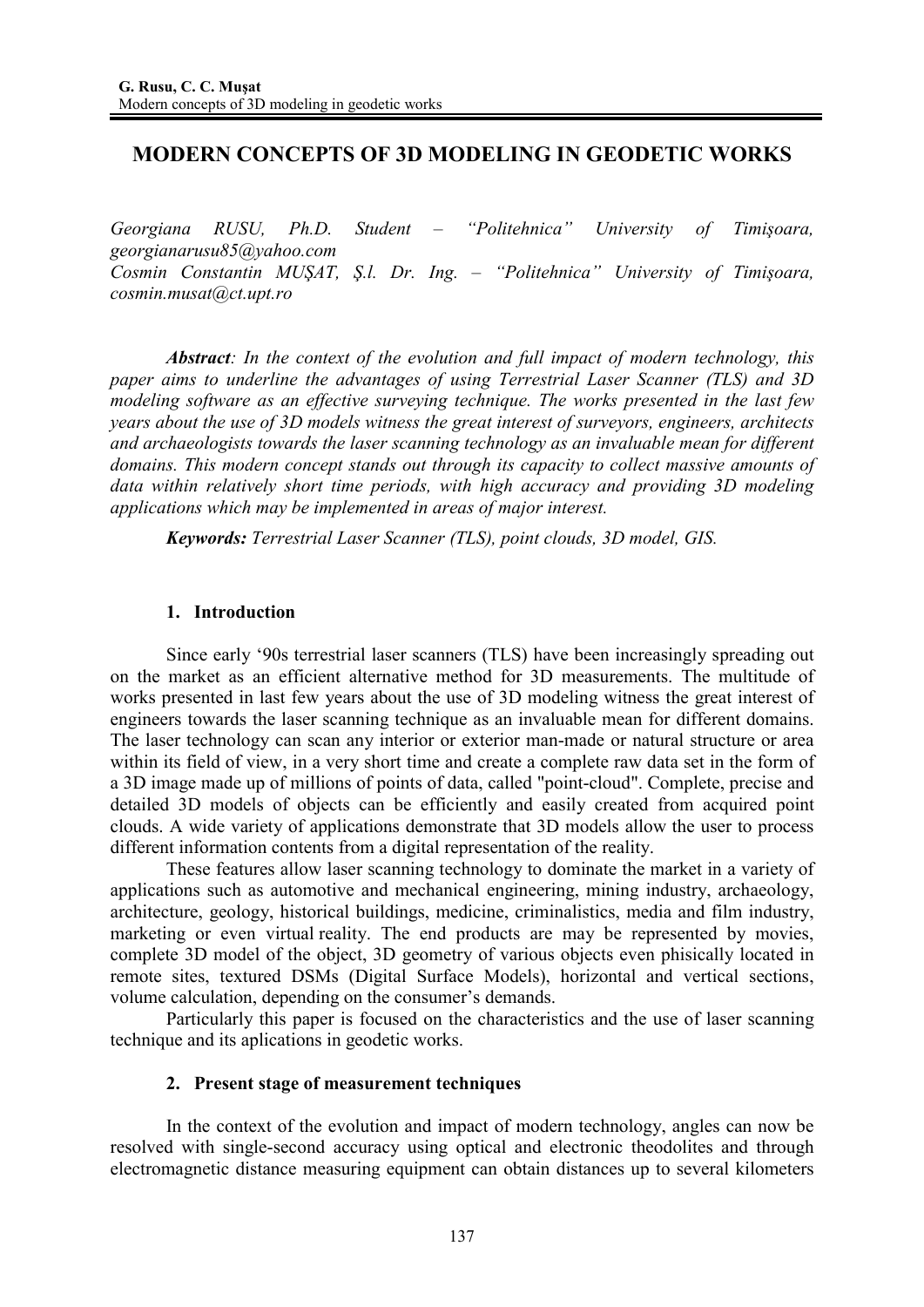with millimeter precision. GPS and other satellite systems are used to set three-dimensional position. However, they are unable to solve every positioning problem, so the conventional surveying techniques continue to have a great importance. Although traditional surveying methods have always played a primary role in collecting field data, modern instruments and applications for data capture and processing give the possibility to increase the mass and the variety of achievable information. Nowadays, real-time monitoring systems based on robotic total stations and GPS, digital photogrammetric techniques, high resolution satellite imagery, airborne and terrestrial laser scanners devices are able to provide a set of powerful tools for the geometric surveying and modeling.

### **3. Basic concepts of surveying**

Surveying may be defined as the science of determining the position, in three dimensions, of natural and man-made features on or underneath the surface of the Earth. These features may be represented in analogue form as a map, plan or chart, or in digital form such as a digital ground model (DGM). Either or both of the these formats are necessary and useful for planning, design and construction of works, both on the surface and underground.

A series of methods for measuring spatial points have been developed during the time, from tacheometrical survey techniques where measurement is done point by point and with attributes for each point, up to mass surveying of the points using photogrammetric methods and laser scanning. Tacheometrical surveying time for punctual mesh of objects and inserting of attributes to each point is very high compared to photogrammetric and laser scanning methods which provide rapid acquisition and inserting, but without attributes.

Surveying requires management and decision making in deciding which are the appropriate methods and instrumentation required to complete the task satisfactorily to the specified accuracy and within the time limits available. The surveyor can make a decision only after a careful and detailed reconnaissance of the area. The framework of survey stations is the control network whose coordinates have to be precisely determined and are often considered definitive. Commensurate accuracy is advised in the measuring process, which means that both the angles as the distances should be measured to the same degree of accuracy. All measurements contain errors, but the surveyor has to minimize them using appropriate techniques and methods. Independent checks should be subsequently performed not only in the field work, but also in the processing of field data, preferably using a different method in order to reduce the errors as much as possible.

#### **4. Terrestrial Laser Scanning Principles**

Terrestrial Laser Scanning is a new geodetic technique through which the geometry of an object or structure can be measured automatically, without using a reflective enviroment, with high precision and speed. Based on laser technology, laser scanning systems allow to perform dense and accurate measurements of real objects in very short time, producing the well known "point cloud". A terrestrial laser scanner determines the distance between a large number of object points and the scanner by emitting laser pulses in different directions and detecting the echoes from the objects. The Terrestrial Laser Scanning system is based on the principles of the polar method for determining the coordinates. Following elements are measured: spatial distance, spatial direction and the intensity of spatial points.

Three different principles for distance measurement are in use: the "time-of-flight" principle, the "phase comparison" principle and the "triangulation" principle.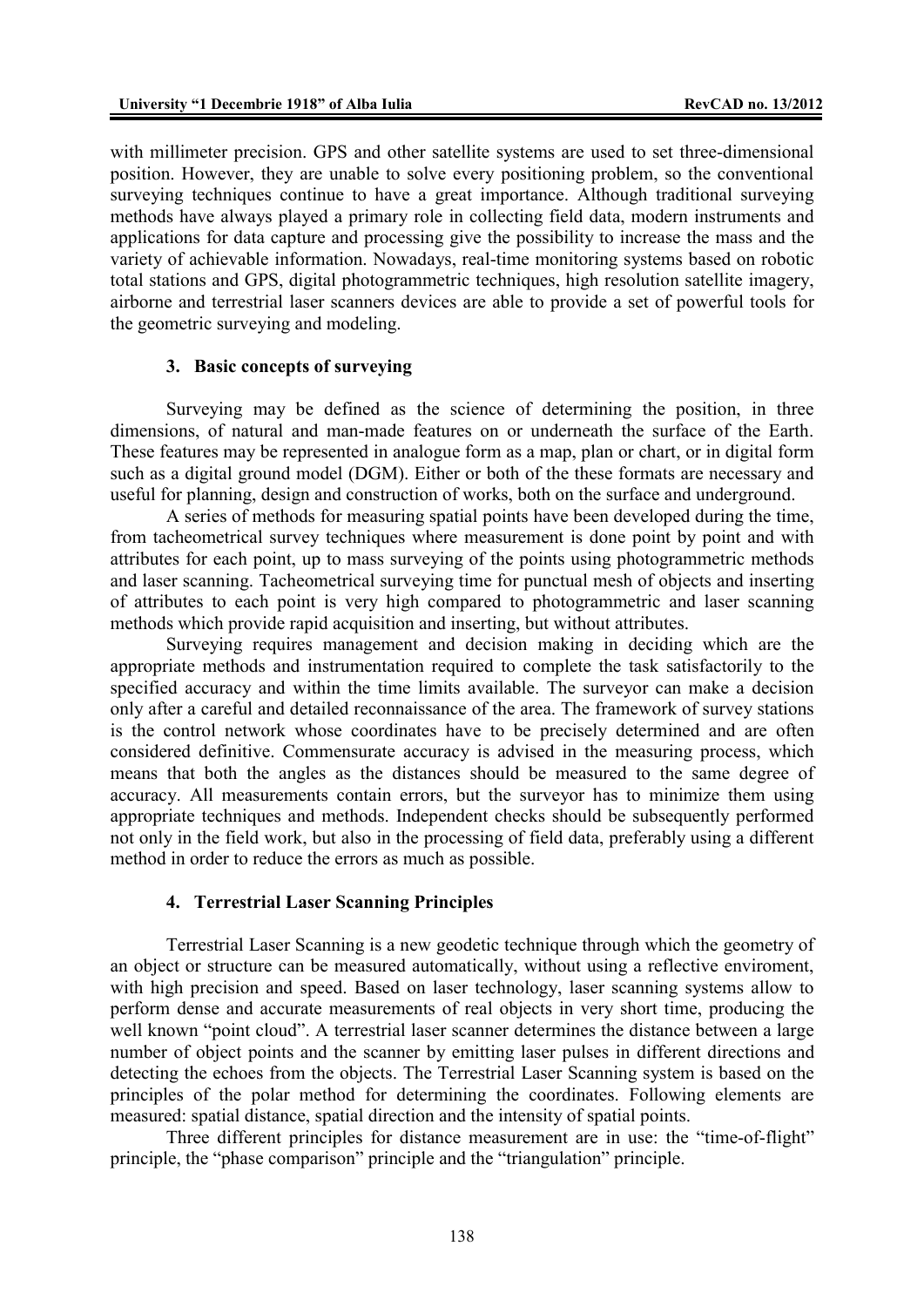The "time-of-flight" scanners or laser pulsed scanners base their measurement determining the time-of-flight of a light pulse by measuring the travelling time between the emitted and received pulse. This method is applied with lasers that continuously emit light. The scanners using time-of-flight principle are able to measure much longer distances, but they are slower than instruments that work by phase or triangulation principle.

The "phase comparison" principle or the "phase difference" principle does not present many differences against the previous one and it is applied at total stations. The distance between the instrument and the object is determined according to the phase difference between the emitted and the received signal. The scanners using phase measurement principle are faster than the others, measuring thousands to hundreds of thousands of points per second, but its accuracy depends on the distance to the object. This is the reason why it is used for the near areas.

"Triangulation" scanning is based on a simple triangulation principle. A light spot or stripe is projected onto an object surface and the position of the spot on the object is recorded by one or more CCD cameras. The angle of the laser beam leaving the scanner is internally recorded and the fixed base length between laser source and camera is known from calibration. The distance from the object to the instrument is geometrically determined from the recorded angle and base length. This is a method for precise measurement of distances using the laser triangulation sensors. The name is suggested by the fact that the laser beam emitted and the laser beam reflected together with the basis form a triangle.

# **5. Classification of the Laser Scanning Systems**

Possible classifications of terrestrial laser scanner systems can be made according to following criteria: the domain of distance measurements, the field of view, the principle used in distance measurement, the density of collected points, the accuracy of data acquisition, the domain of the scan. Laser scanners can also differentiate themselves through their technical properties: combination with devices like digital camera or GPS receiver mounted on the laser scanner or characteristics of the laser beam deflection system.

Current laser scanning technology can be classified into two categories: static and dynamic. Static laser scanning is defined when the scanner is installed in a fixed position during data acquisition. Static laser scanners are encountered under the name of terrestrial laser scanners, but there is no clear distinction between these two terms. The main advantages of this method are: the high accuracy of results, high density of points, easy solving the problems of registering and calculating coordinates X, Y, Z. Dynamic laser scanning is defined when a laser scanner is mounted on a mobile platform. This platform may be aerian, such as a plane or terrestrial, such as a vehicle in motion. These systems are much more complex and expensive because they often work combined with additional positioning systems, such as INS (Inertial Navigation Systems) and GPS (Global Positioning Systems).

Depending on the principles of the distance measurement system: scanning using "time-of-flight" principle which involves measuring distances exceeding a few hundred meters and therefore provides a precision around 1 centimeter; scanning using the "phase comparison" principle involves measuring distances up to 100 m and provides millimeter accuracy; scanning using the "triangulation" principle is most commonly used in industry and provides sub millimeter precision.

Depending on the field of measurement, scanning systems can be classified as follows: large measurement range (150-1000m), medium measurement range or close field domain (1-50m), small measurement range or very close field domain(0,5-2m).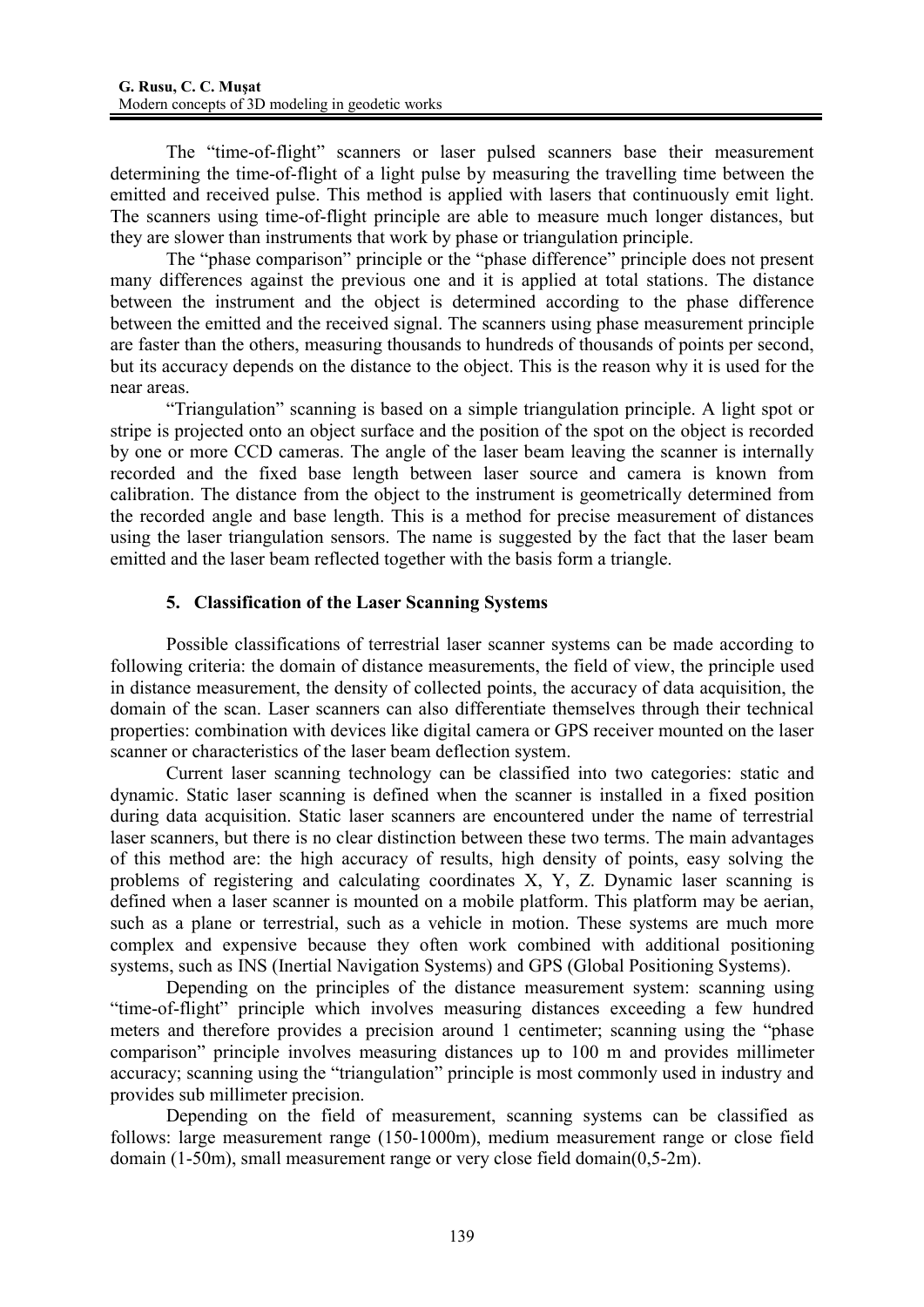Depending on the field of view, scanning systems can be classified as follows: panoramic scanners, hybrid scanners, digital camera scanners.

Manufacturing companies constantly enter improved tools on the market which have a wide range of applications in different domains. There is no universal scanner that can provide data for any technical application. Depending on the type of application, the field of application and the purpose of the scan, it may be decided the suitable type of scanner to be used.

### **6. The components of a Laser Scanning System**

The laser scanning system has the following main components: the scanner unit, the control unit, power supply, software component, inertial system, position control system and accessories. Scanner unit or the instrument itself is composed of the distance measurement system, the angle measurement system an d the system of deflection. The control unit is usually a laptop, which runs the and supervises the entire scanning process. The link between the control unit and scanner unit is done through cables, dynamic IP, static IP, wireless. The source of energy required in scanning process is different depending on the scanner unit. Component software is usually supplied by the company that manufactures the scanner unit. The software is structured in modules for the main steps: control, processing of data (registering and entering), export of data. The most important accessories of the scanning systems are: the tripod, the mounting platform for dynamic measurement systems or airborne systems, targets, sighting photo cameras, video cameras, transport boxes and cables.

## **7. Classical survey networks used in Terrestrial Laser Scanning techniques**

The same as for the measurements using total stations, GPS technology, photogrammetric cameras or remote sensing sensors, laser scan measurements pursue to define an objects's position, both planimetric and altimetric, to the same reference system, in order to create mathematical reciprocal connections between the object of interest and the other objects around. The make-up and development of control networks using laser scanning technology depends on the type of the laser scanning system, the goal of the works, the required accuracy, the size of the area to be scanned, the density of the details and the scale of the plan to be drawn up based on the measurements.

### **8. The components of a terrestrial Laser Scanning System**

The laser scanning system has the following main components: the scanner unit, the control unit, power supply, software component, inertial system, position control system and accessories. Scanner unit or the instrument itself is composed of the distance measurement system, the angle measurement system an d the system of deflection. The control unit is usually a laptop, which runs the and supervises the entire scanning process. The link between the control unit and scanner unit is done through cables, dynamic IP, static IP, wireless. The source of energy required in scanning process is different depending on the scanner unit. Component software is usually supplied by the company that manufactures the scanner unit. The software is structured in modules for the main steps: control, processing of data (registering and entering), export of data. The most important accessories of the scanning systems are: the tripod, the mounting platform for dynamic measurement systems or airborne systems, targets, sighting photo cameras, video cameras, transport boxes and cables.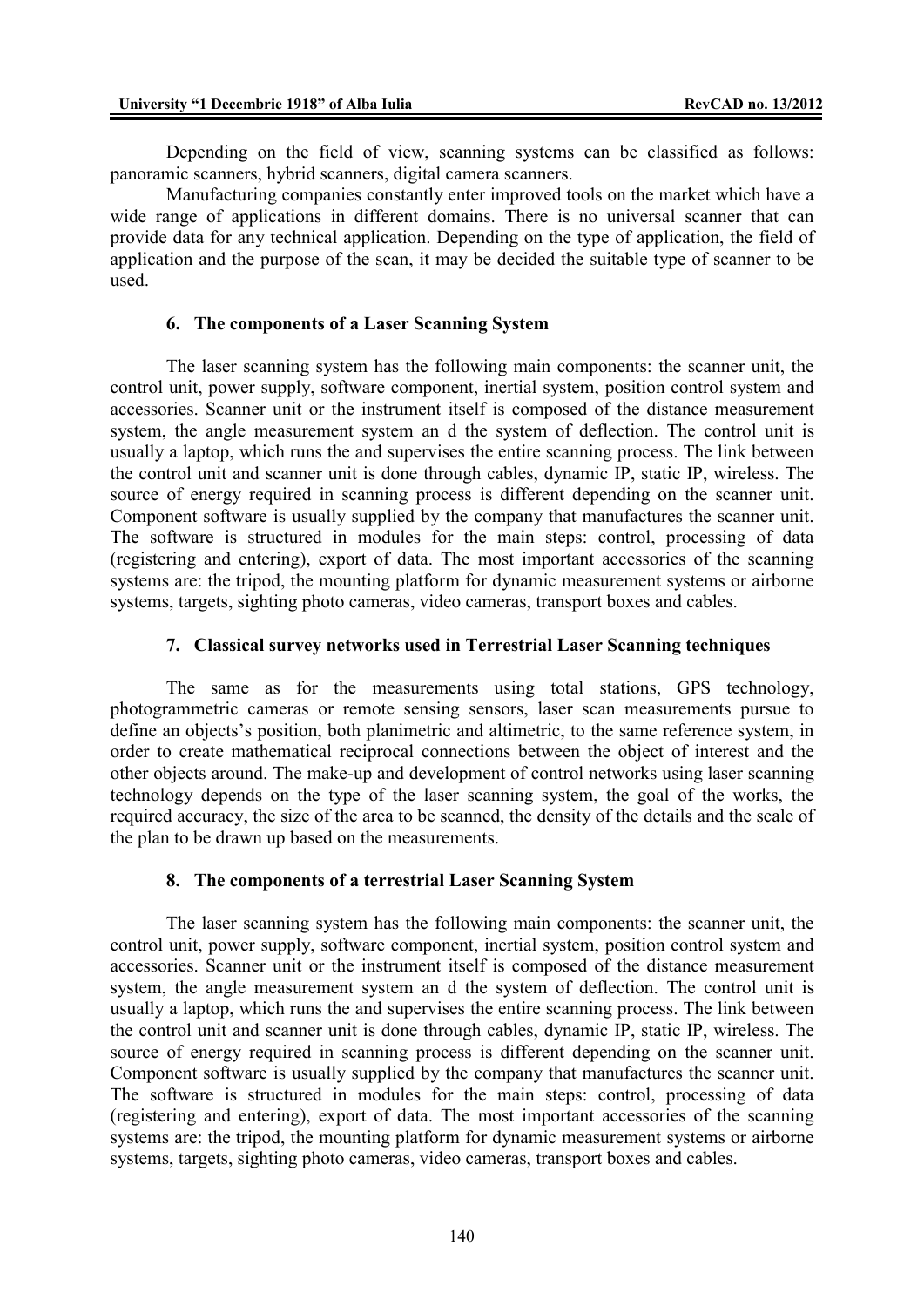# **9. Classical survey networks using Terrestrial Laser Scanning techniques**

The same as for the measurements using total stations, GPS technology, photogrammetric cameras or remote sensing sensors, laser scan measurements pursue to define an objects's position, both planimetric and altimetric, to the same reference system, in order to create mathematical reciprocal connections between the object of interest and the other objects around. The make-up and development of control networks using laser scanning technology depends on the type of the laser scanning system, the goal of the works, the required accuracy, the size of the area to be scanned, the density of the details and the scale of the plan to be drawn up based on the measurements.

# **10. Sources of errors in Laser Scanning**

Concerning applications of topographic or geodetic measurements, the accuracy of determining the spatial position of the point-cloud is an important parameter to be considered and analyzed. The main categories of error sources in terrestrial laser scanning are the instrumental errors, due to the type of the scanner, errors that appear due to the form and nature of the object scanned, errors related to the environment (temperature, atmosphere, radiation interference, disortion fron movement vibration) and methodological errors.

# **11. Methodology**

The methodology developed to acquire complete datasets for precise representation of complex surfaces is divided into two stages: field work and data processing. While the former deals with the equipment setup and data collection, the latter is focused just on data processing.

Field work can be summed up in the following stages: planning, camera calibration, range data acquisition, image data acquisition, control points acquisition.

During the stage of data processing, the information is processed in order to deliver plans and 3D models reproducing the original structure on a certain scale and the different outputs are assessed and evaluated. The sequence of operations in processing registrations: recording, registration referencing, modeling, export, results.

# **12. Terrestrial Laser Scanning data processing**

Processing operations for laser scans require assembling point-clouds obtained in each station point, to transform the coordinates from the local system of the instrument into a common coordinate system. When speaking of a unique coordinate system, registering and entering or georeferencing represents the combination of results from different positions of the laser scanner in order to make the point-cloud usable to defining an object or an area from reality into a unitary system.

Terrestrial laser scanning provides highly accurate, three-dimensional images enabling designers to experience and work directly with real world conditions by viewing and manipulating rich point-clouds in computer-aided design software. These measurements can be imported into CAD or 3D application software and displayed on a computer monitor as a "point-cloud" which has photographic qualities portrayed in one-color, gray-scale, false-color or even true color. system. With additional post-processing and laser scanning services, the raw data can be translated into accurate 2D or 3D AutoCAD drawings to be utilized for 3D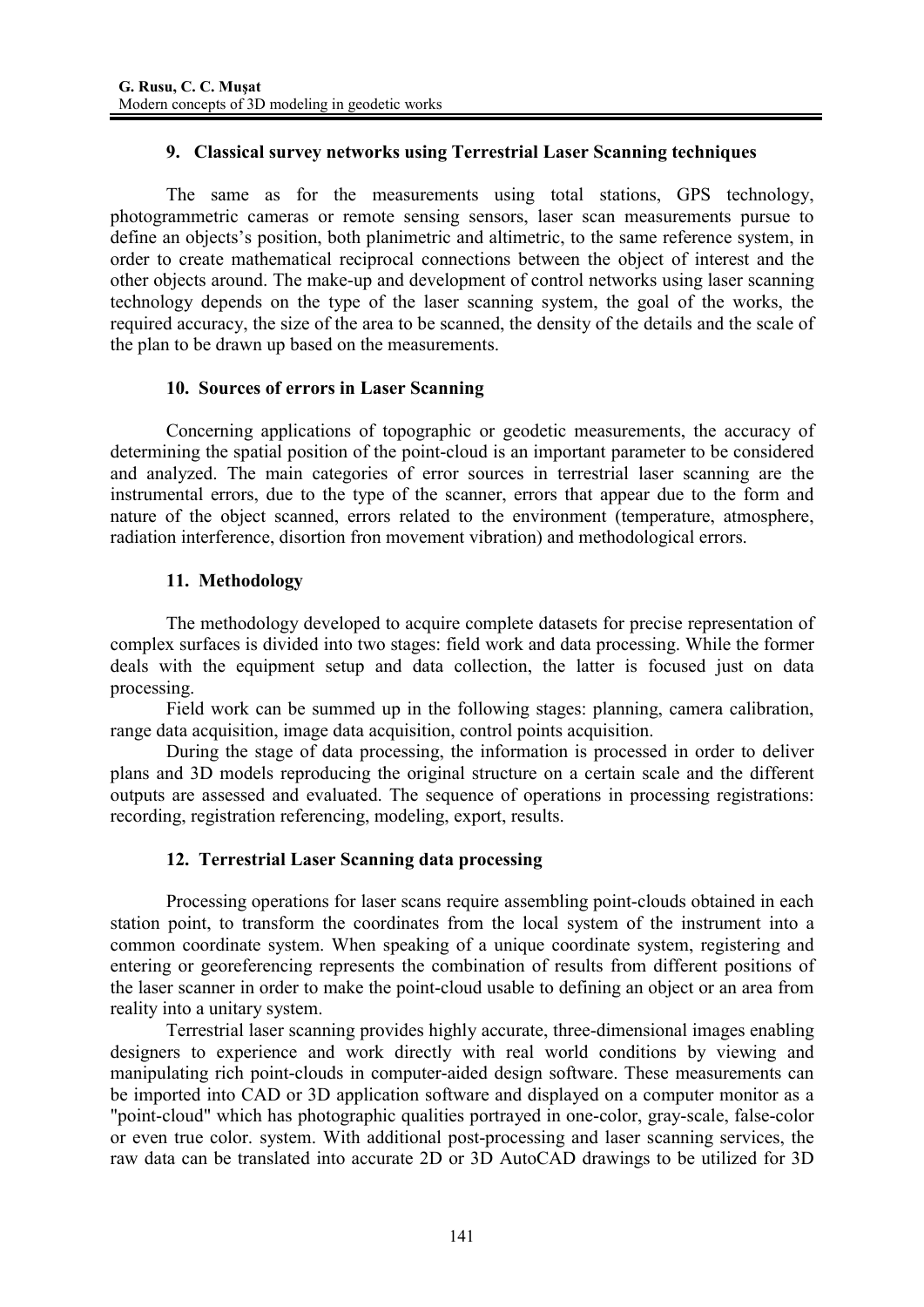visual walk-throughs and 2D or 3D design and can even be rendered further into a full 3D solid model.

Among the successive steps of TLS data processing, the conversion from the 3D point-cloud to one or more 3D surfaces is the essential one. This phase is the modeling of the surface fitting the correct points and yields the so-called "Dense Digital Surface Model" (DDSM) for its general very high resolution, built by means of TIN 3D-meshes, best known as . Delaunay triangulations", or by means of regular grids.

# **13. Digital ground model (DGM)**

"Best fit" triangles are formed between the points surveyed in the "triangulated irregular networks" (TIN) method. Therefore the ground surface provides a network of triangular planes at various inclinations. Contours, sections and levels may be obtained by linear interpolation through the triangles. The smaller the triangles, the more accurate the final result. It is thus ideal for contour generation and computing highly accurate volumes.



Fig. 1. Example of a triangular grid model Fig. 2. Example of a triangular grid

model with computer shading

# **14. Computer-aided design (CAD)**

In addition to the production of DGMs and contoured plans, a computer-based surveying system permits the finished plan to be easily related to the designed structure. The 3D information held in the database supplies all the ground data necessary to facilitate the finished design. Fig. 3 illustrates its use in road design. The environmental impact of the design can now be more readily assessed by producing perspective views as shown in Fig. 4.



Fig. 3. Example of computer-aided road design Fig. 4. Example of perspectives with



computer shading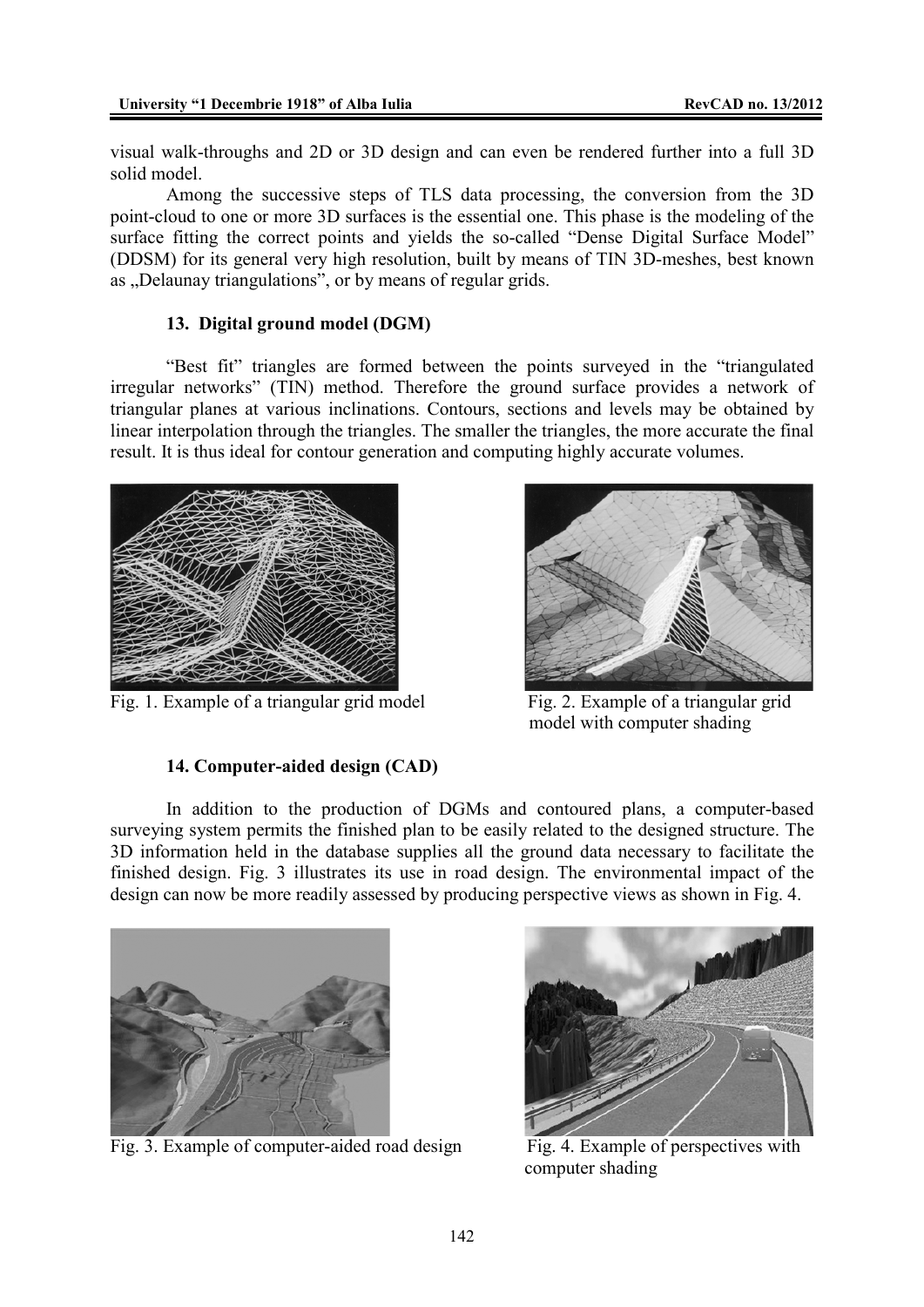# **15. 3D modeling techniques**

The term "model" is a frequently used term in many disciplines. Generally, models are used to make an abstraction of reality with the aim to make reality understandable. Data models consist of classes, attributes, relationships, operations and constraints. Classes are abstractions of phenomena in the real world that can be identified, for example parcels, persons, buildings. Each object has attributes that describe its characteristics. Therefore a complete 3D model restores the characteristics of a real object.

3D modeling is the process of developing the mathematical representation of threedimensional surface of an object using specialized software, to study its properties and transformations. The 3D model can be displayed as a two-dimensional image, after a process known as 3D rendering or it can be used in computer simulation of physical phenomena.

The main methods for creating 3D models are: polygonal modeling, 3D solid modeling, NURBS modeling and modeling based on spline curves or Patch surfaces.3D surfaces made of a large number of polygons grouped in a network are designed using polygonal modeling method. These models are very flexible and they can be rapidly rendered by computer. It does not offer the possibility to create very smooth surfaces. Parameters are used to specify the properties of the object in parametric modeling method. Elementary geometrical objects such as cubes, cylinders, cones and spheres are used in 3D solid modeling method in order to build more complex models. The latter method is similar to NURBS method, except that the surfaces are created using curved lines which become their edges.

Parametric modeling enables to control the 3D model according to a set of changes, working with parameters such as height, depth, thickness and other attributes. Using realistic model renderings gives the opportunity to view a project before it is finished. Rendering functions can be adjusted to suit the ambient conditions (transparency, refractions, reflections, textures) in order to obtain a framework that seems detached from reality. Furthermore, horizontal and vertical sections can be generated automatically.



Fig. 5. Scanning of Timișoara City Hall Fig. 6. Parametric Model of Timișoara



building City Hall building





Fig. 7. Vertical sections of Timisoara City Hall building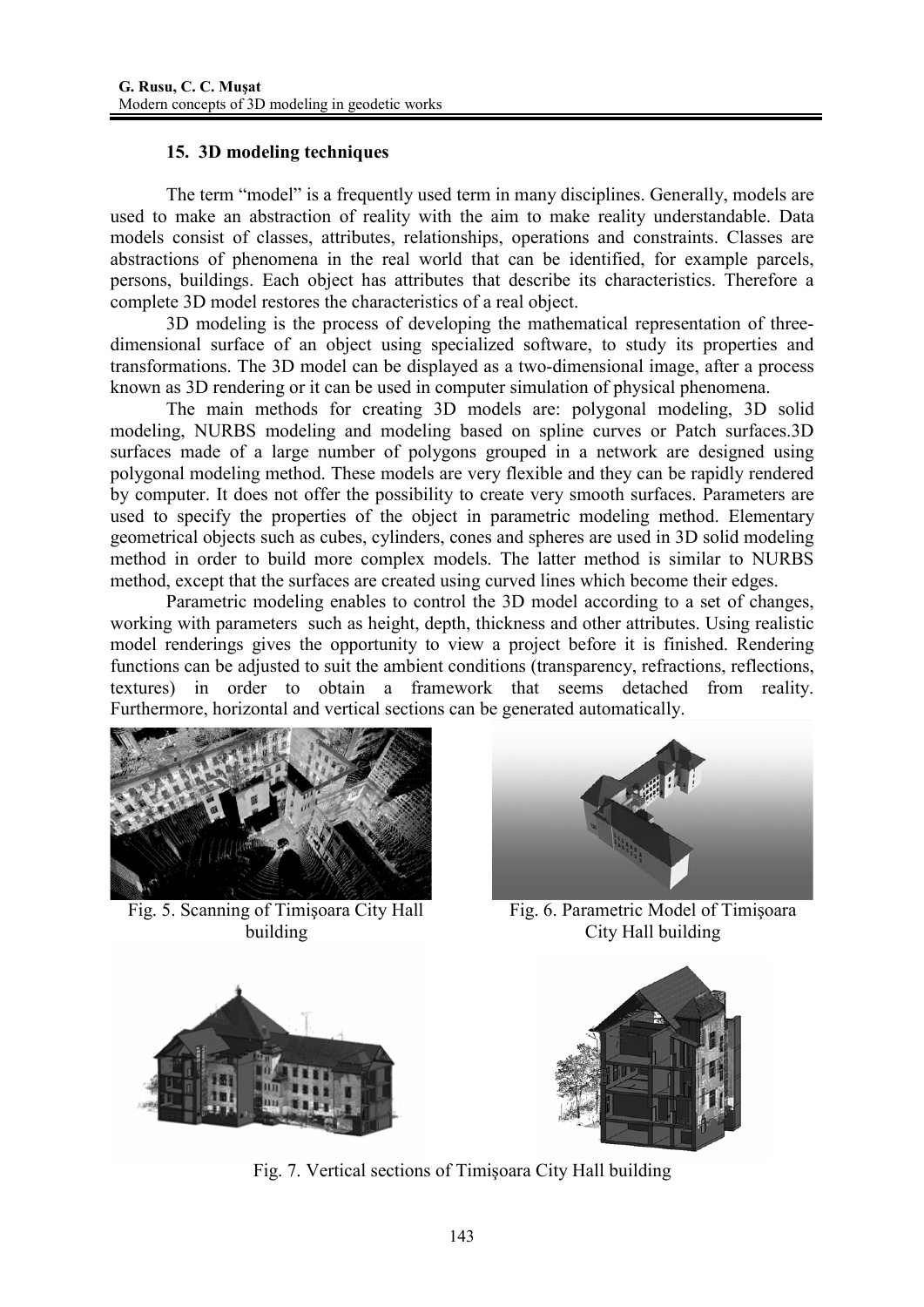## **16. Terrestrial Laser Scanning and 3D modeling applications**

Laser scanning is used in architecture, engineering, construction, heritage preservation, archaeology, facilities, manufacturing plants, airports, hospitals, roads and bridges, offshore platforms, forensics, virtual reality, media and film. All these domains require accurate, detailed, 3D spatial information for their projects and rigorous design review. A wide variety of applications demonstrate that 3D models allow the user to process different information contents from a unique digital representation of the reality.

 3D laser scanning survey system has extensive applications in various fields and activities such as 3D topographic surveys, surveying of busy street intersections, highway design surveys, bridge and tunnel design surveys, construction volume calculations, monitoring structure deformation, surveys for hazardous site areas, building information modeling, historic building preservation and renovation, façade laser scanning for historic restoration, as-built surveys for exterior or interior building renovation, retrofit, remodel, forensic surveys (accident or crime scene reconstruction), as-built surveys of complex facilities such as processing plant, piping and ductwork retrofits and marketing.

Civil engineering and surveying companies use laser scanning technology to develop TIN meshes of roadway surfaces, volume calculations of quantities of rock, soil or other material, safer and quicker measurement of bridges and where safety is a concern, such as accurately measuring the surface of a highway active with traffic or scanning the underside of a damaged bridge. This technology is a valuable tool for reduction of construction costs by eliminating 3D design errors that may lead to project delay and to determine whether designs are definitely ready for construction by eliminating design problems that may appear. Volumetric calculations become easier to be done and more precise by using 3D terrain models.



Fig. 8. Digital terrain model of a career Fig. 9. The analysis of terrain elevation of a career

Laser scanning is able to model and analyse forensic information from real-world scenes. Detailed 3D data is easily modeled and exported to other specialized software for visual examining scenes to determine causes and sequence of events. Contouring and surface modeling make it easy to build surfaces and to improve scene visualization.

Due to Terrestrial Laser Scanning technology, several inaccessible galleries have been recorded. In this way, detailed surface models and contour maps that show the complete shapes and profiles of the caves with high accuracy can be obtained automatically. 3D data model obtained through laser scanning technology allows the quantitative assessment of surface erosion and deterioration of the rock, engravings and paintings with enough high accuracy.

Virtual reality refers to artificial ambient created on a computer that offers a simulation of reality so successful that the user may get the impression of almost real physical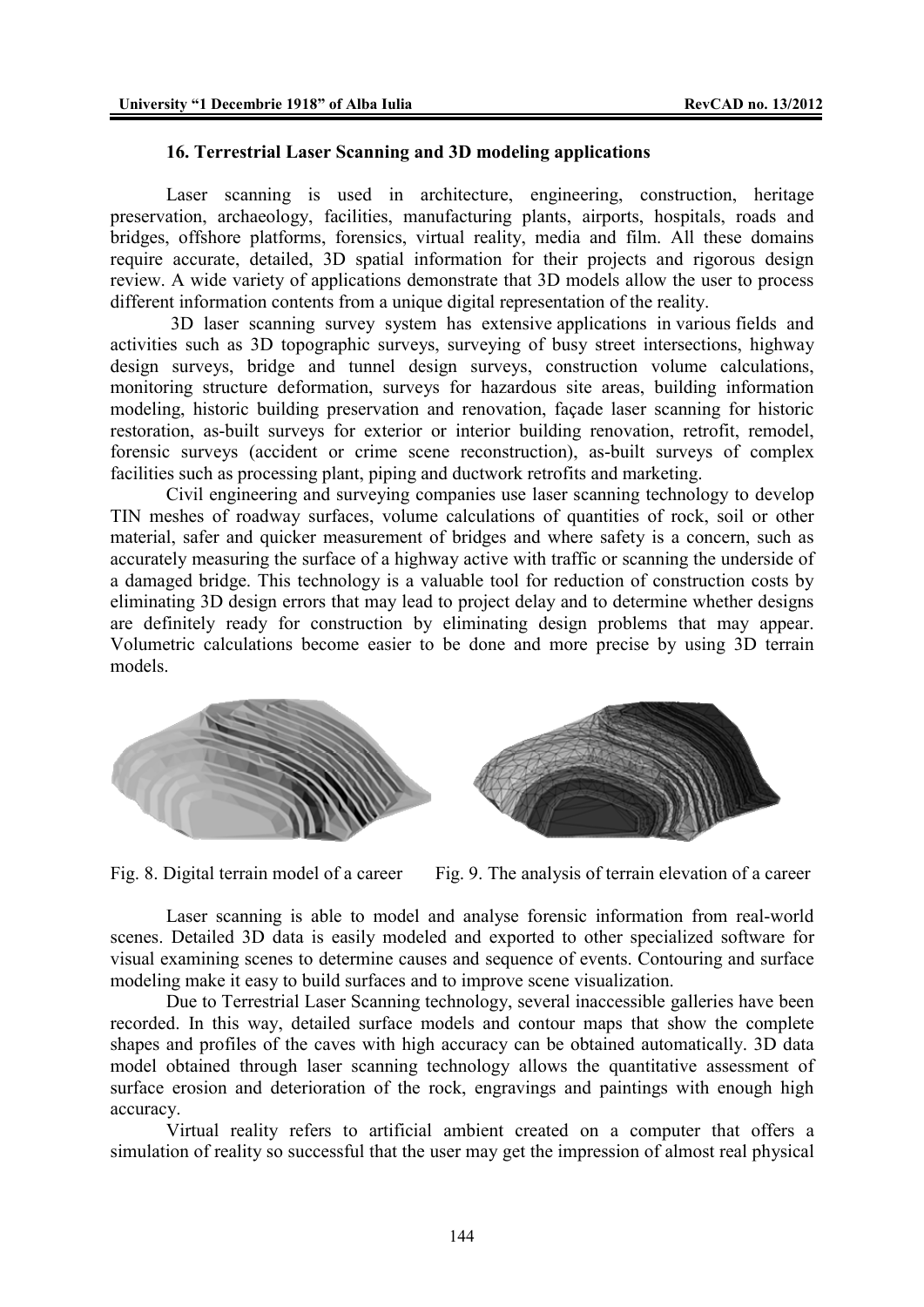presence, both in some real places and imaginary places. Information provided by 3D scanning and modeling helps very much in realistic simulation of the required ambience.

# **17. 3D modeling for Geographic Information System (GIS)**

3D modeling is interrelated to GIS through its aplications towards 3D visualization of combined terrain data with vector graphics, businesses thematic map, weather map, in one interactive 3D screen. A 3D modeling aplicability consists of the 3D interactive tools such as markers, intersection planes, volume, distance measurement, using transparancy to highlight more important data or even visualize Digital Elevation Model (DEM), land map, roads, satellite image, LIDAR data in the same screen.



Fig. 10. The visualization of a thematic map

# **18. Advantages and benefits of laser scanning**

Laser scanning is a new versatile technology that offers ultra fast, high density and remotely captured 3D digital images of objects and surfaces. From a practical and overall economic standpoint, this feature set has proven beneficial in comparison with traditional surveying.

- Speed of data capture reduces time and costs;
- $\triangle$  High point density data ensures a complete topographic survey;
- $\div$  High-density, accurate data using direct measurements;
- $\triangle$  Remote acquisition and measurement increases efficiency and safety of surveys;
- Abundance of data captured in laser scanning ensure accuracy and that all objects and structures are captured;
- Imagery and 3D visualization provides added confidence that mapped objects correspond to reality.

## **19. Drawbacks of laser scanning:**

- $\div$  Price. Currently, the instrument costs about 200.000\$;
- $\div$  The complex processing of the dense datasets;
- $\triangle$  Instrument size. Difficult to get shots in tight areas or from very close range.